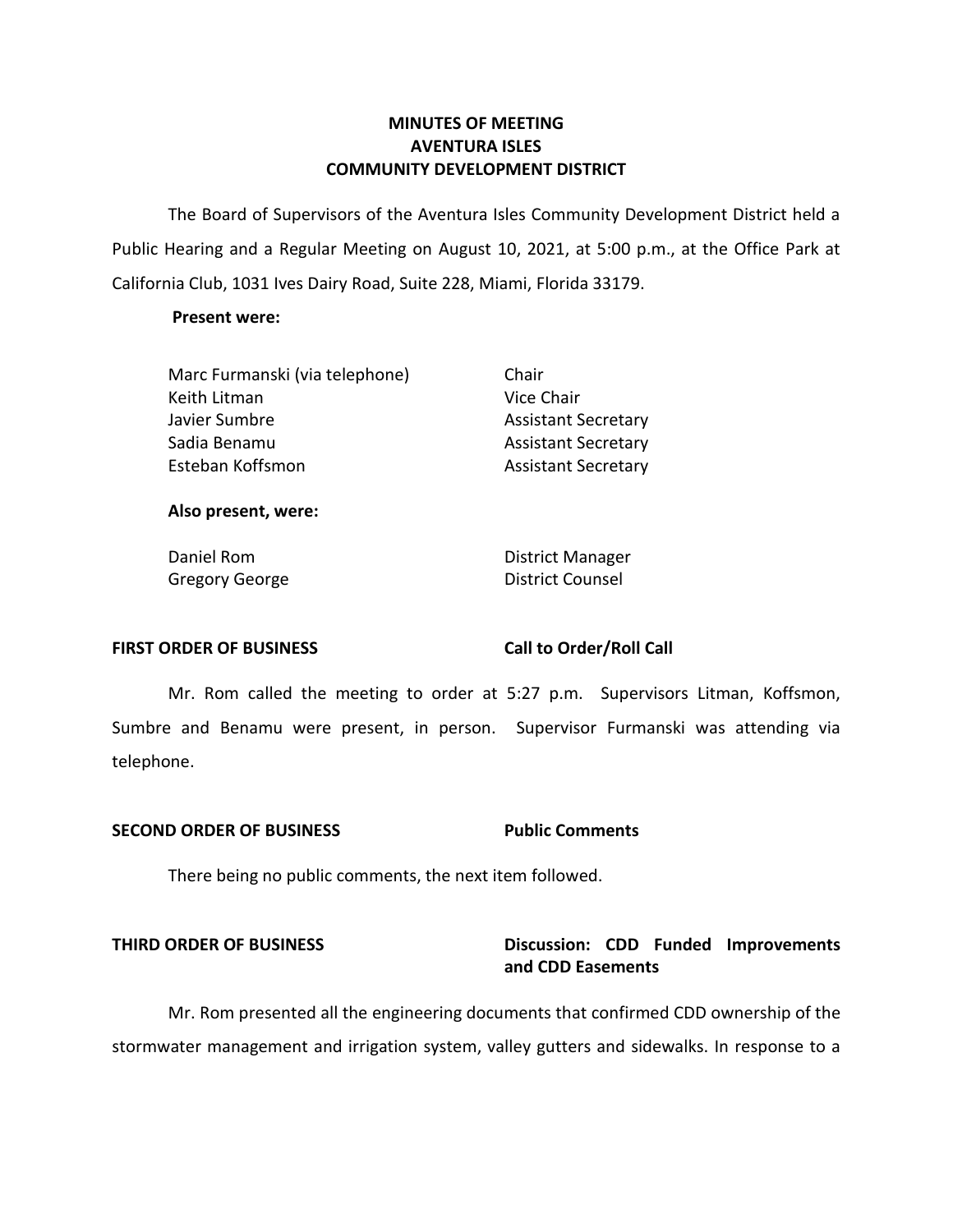question, Mr. Rom confirmed that the CDD has an agreement with the Master Association to maintain all CDD infrastructure.

**FOURTH ORDER OF BUSINESS Public Hearing on Adoption of Fiscal Year 2021/2022 Budget** 

## **A. Proof/Affidavit of Publication**

The proof of publication was included for informational purposes.

 **B. Consideration of Resolution 2021-07, Relating to the Annual Appropriations and Adopting the Budget for the Fiscal Year Beginning October 1, 2021, and Ending September 30, 2022; Authorizing Budget Amendments; and Providing an Effective Date** 

Mr. Rom reviewed the Proposed Fiscal Year 2022 budget.

 **On MOTION by Mr. Litman and seconded by Mr. Benamu, with all in favor, the Public Hearing was opened.** 

No members of the public spoke.

 **On MOTION by Mr. Litman and seconded by Mr. Furmanski, with all in favor, the Public Hearing was closed.** 

Mr. Rom presented Resolution2021-07 and read the title.

 **On MOTION by Mr. Benamu and seconded by Mr. Litman, with all in favor, Resolution 2021-07, Relating to the Annual Appropriations and Adopting the Budget for the Fiscal Year Beginning October 1, 2021, and Ending September 30, 2022; Authorizing Budget Amendments; and Providing an Effective Date, was adopted.** 

 **FIFTH ORDER OF BUSINESS Consideration of Resolution 2021-08, Making a Determination of Benefit and**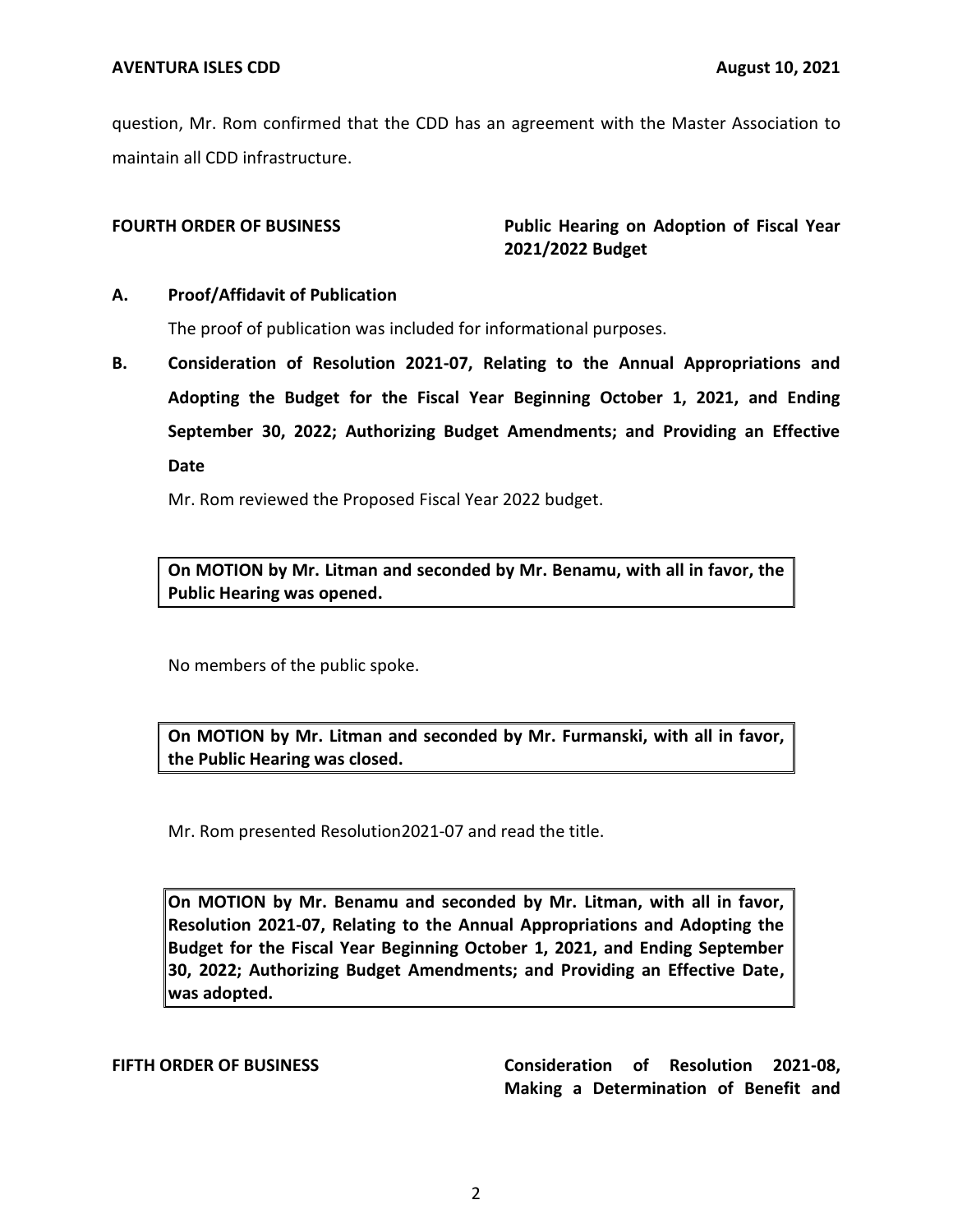**Imposing Special Assessments for Fiscal Year 2021/2022; Providing for the Collection and Enforcement of Special Assessments; Certifying an Assessment Roll; Providing for Amendments to the Assessment Roll; Providing a Severability Clause; and Providing an Effective Date** 

Mr. Rom presented Resolution 2021-08 and read the title.

 **On MOTION by Mr. Koffsmon and seconded by Mr. Benamu, with all in favor, Resolution 2021-08, Making a Determination of Benefit and Imposing Special Assessments for Fiscal Year 2021/2022; Providing for the Collection and Enforcement of Special Assessments; Certifying an Assessment Roll; Providing for Amendments to the Assessment Roll; Providing a Severability Clause; and Providing an Effective Date, was adopted.** 

**SIXTH ORDER OF BUSINESS Presentation of Audited Financial Report for Fiscal Year Ended September 30, 2020, Prepared by Grau & Associates** 

 Mr. Rom presented the Audited Financial Report for the Fiscal Year Ended September 30, 2020 and noted the pertinent information. There were no findings, recommendations, deficiencies on internal control or instances of non-compliance; it was a clean audit.

Discussion ensued regarding the scope of the audit, the Auditors, budget increases, budget amendments and likely uses of the unassigned fund balance.

 **SEVENTH ORDER OF BUSINESS Consideration of Resolution 2021-09, Hereby Accepting the Audited Financial Report for the Fiscal Year Ended September 30, 2020** 

Mr. Rom presented Resolution 2021-09.

 **On MOTION by Mr. Koffsmon and seconded by Mr. Sumbre, with all in favor, Resolution 2021-09, Hereby Accepting the Audited Financial Report for the Fiscal Year Ended September 30, 2020, was adopted.**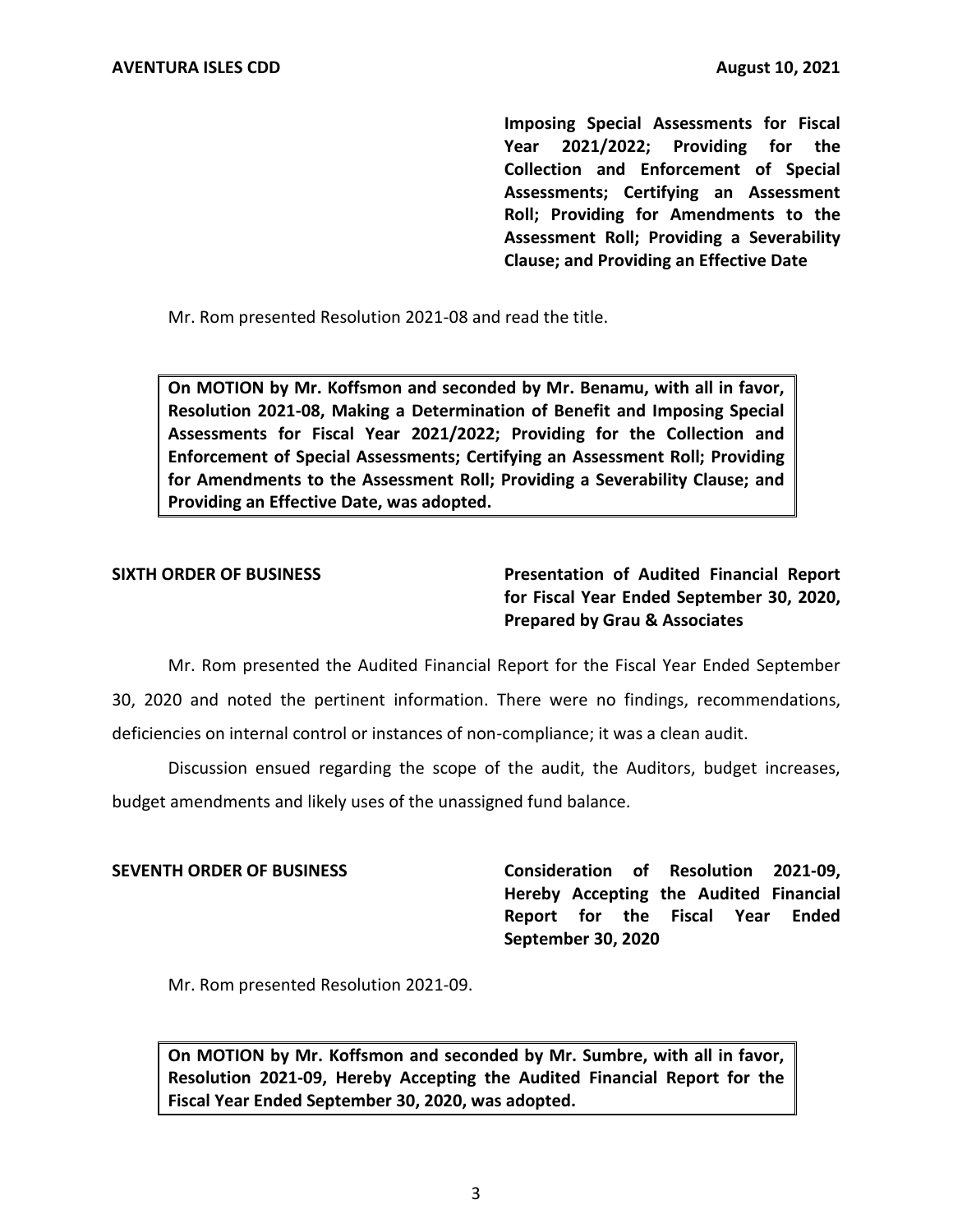**EIGHTH ORDER OF BUSINESS Consideration of Resolution 2021-10, Designating Dates, Times and Locations for Regular Meetings of the Board of Supervisors of the District for Fiscal Year 2021/2022 and Providing for an Effective Date** 

Mr. Rom presented Resolution 2021-10.

 at the Office Park at California Club, 1031 Ives Dairy Road, Suite 228, Miami, Florida 33179. Discussion ensued regarding the regular meeting schedule, the meeting location and replacing Board Members. Meetings were set for second Tuesday of each month at 5:00 p.m.,

 **On MOTION by Mr. Litman and seconded by Mr. Benamu, with all in favor, Resolution 2021-10, Designating Dates, Times and Locations for Regular Meetings of the Board of Supervisors of the District for Fiscal Year 2021/2022 and Providing for an Effective Date, was adopted.** 

**Acceptance Statements as of June 30, 2021 NINTH ORDER OF BUSINESS Acceptance of Unaudited Financial** 

Mr. Rom presented the Unaudited Financial Statements as of June 30, 2021. Benefits of keeping an unassigned fund balance was discussed, along with assigned fund balance, disaster relief, CDD and HOA fees and maintenance repair and replacement responsibilities.

 **On MOTION by Mr. Sumbre and seconded by Mr. Benamu, with all in favor, the Unaudited Financial Statements as of June 30, 2021, were accepted.** 

**TENTH ORDER OF BUSINESS Approval of April 5, 2021 Regular Meeting Minutes** 

Mr. Rom presented the April 5, 2021 Regular Meeting Minutes.

 **On MOTION by Mr. Koffsmon and seconded by Mr. Sumbre, with all in favor, the April 5, 2021 Regular Meeting Minutes, as presented, were approved.**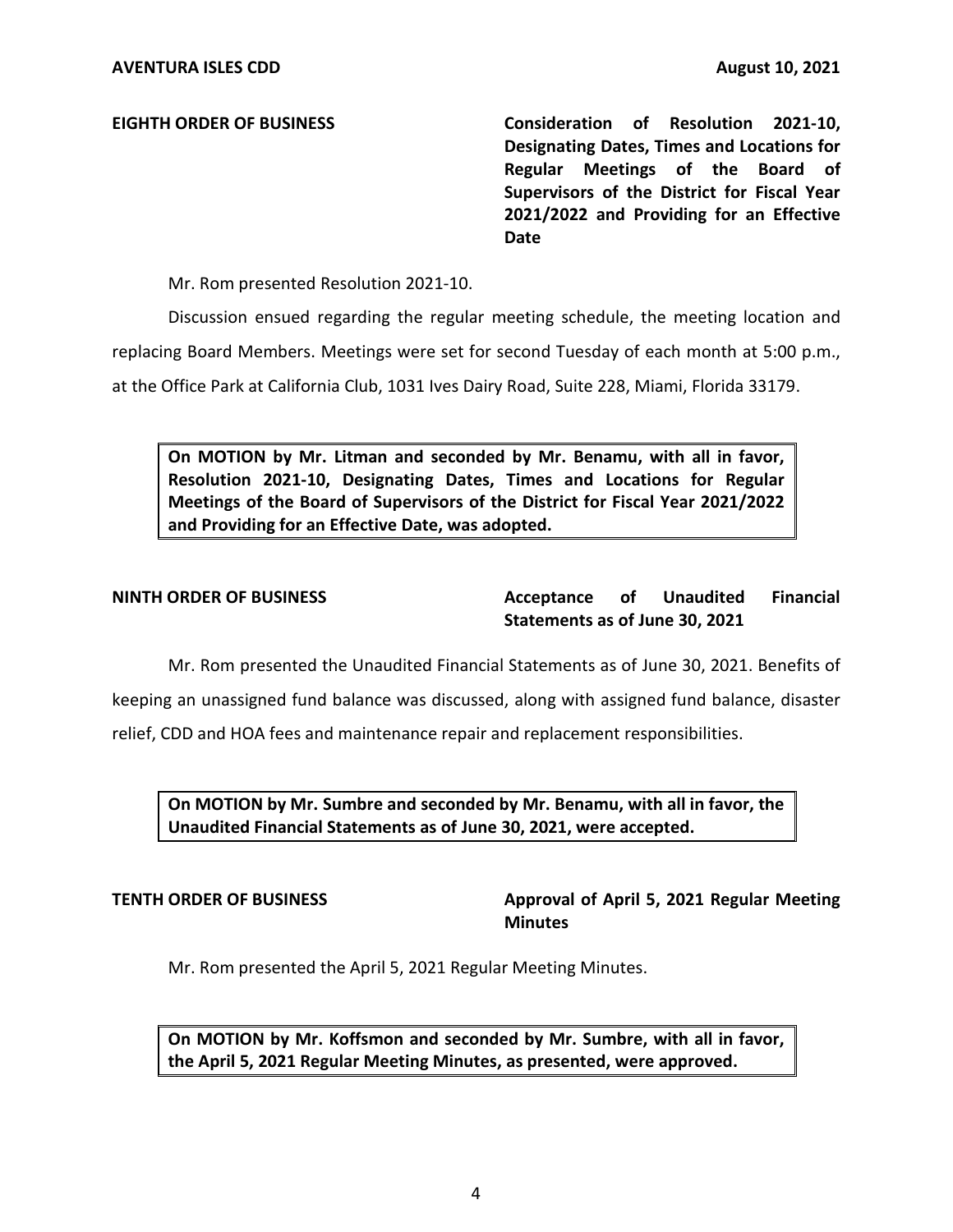### **ELEVENTH ORDER OF BUSINESS Other Business**

There was no other business.

## **TWELFTH ORDER OF BUSINESS STATE STAFF REPORTS**

## **A. District Counsel:** *Billing, Cochran, Lyles, Mauro & Ramsey, P.A.*

Mr. George discussed the contents of the Legislative Memo and stated Board Members could request copies by emailing District Counsel's office.

## **B. District Engineer:** *Schwebke-Shiskin & Associates, Inc.*

There was no report.

# **C. District Manager:** *Wrathell, Hunt and Associates, LLC*

# • **NEXT MEETING DATE:** *September 14, 2021 at 5:00 p.m.*

o **QUORUM CHECK** 

 Mr. Rom stated that the September meeting would be cancelled and the next meeting would likely be in April 2022.

**Supervisors' Requests** 

## **THIRTEENTH ORDER OF BUSINESS**

There were no Supervisors' requests.

### **FOURTEENTH ORDER OF BUSINESS Public Comments**

There were no public comments.

## **FIFTEENTH ORDER OF BUSINESS Adjournment**

There being no further business to discuss, the meeting adjourned.

 **On MOTION by Mr. Litman and seconded by Mr. Benamu, with all in favor, the meeting adjourned at 6:07 p.m.**